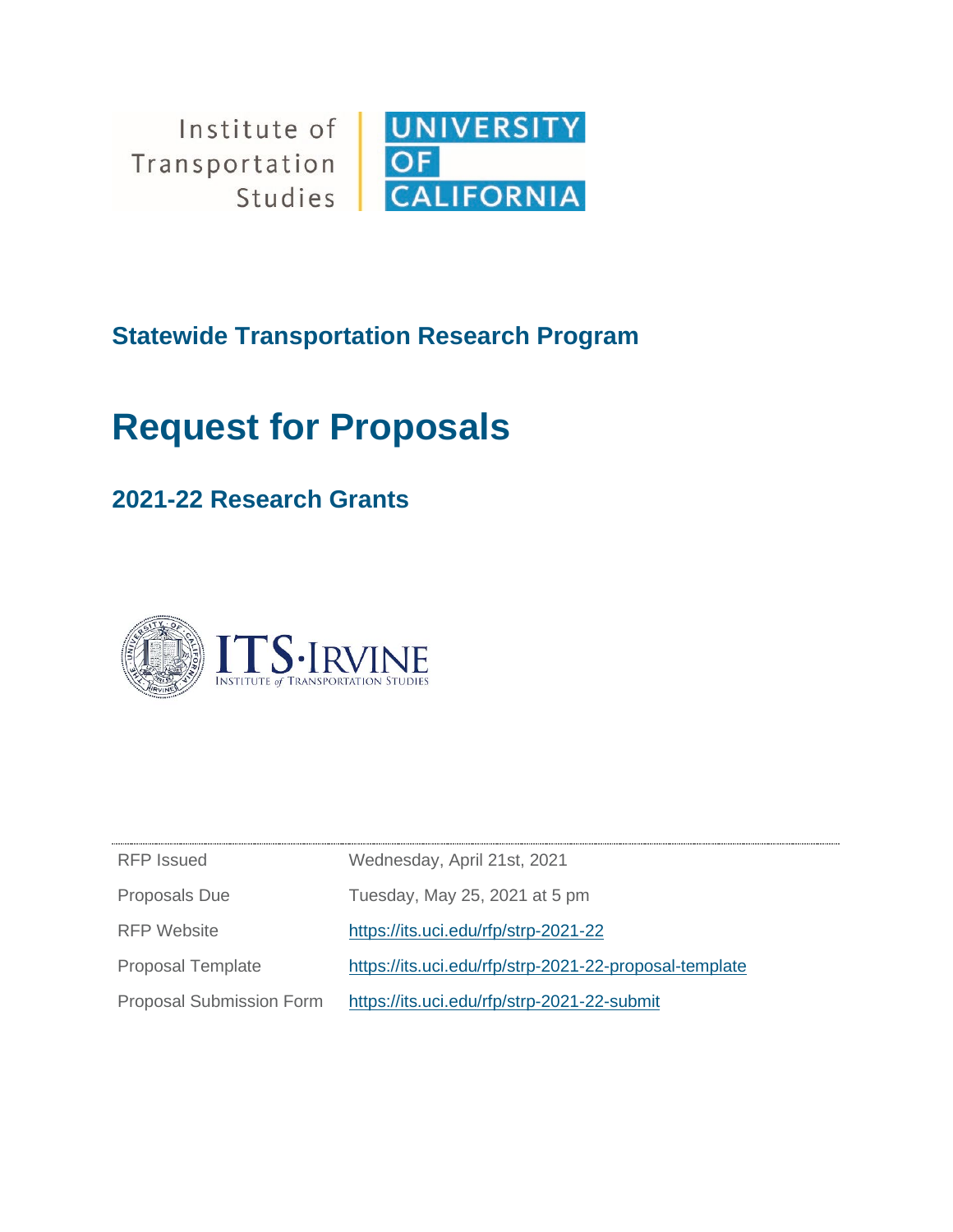# **Table of Contents**

| А. |  |
|----|--|
| B. |  |
| C. |  |
| D. |  |
| Е. |  |
| F. |  |
| G. |  |
| Η. |  |
| Ι. |  |
| J. |  |
|    |  |
|    |  |
|    |  |
|    |  |
|    |  |
|    |  |
|    |  |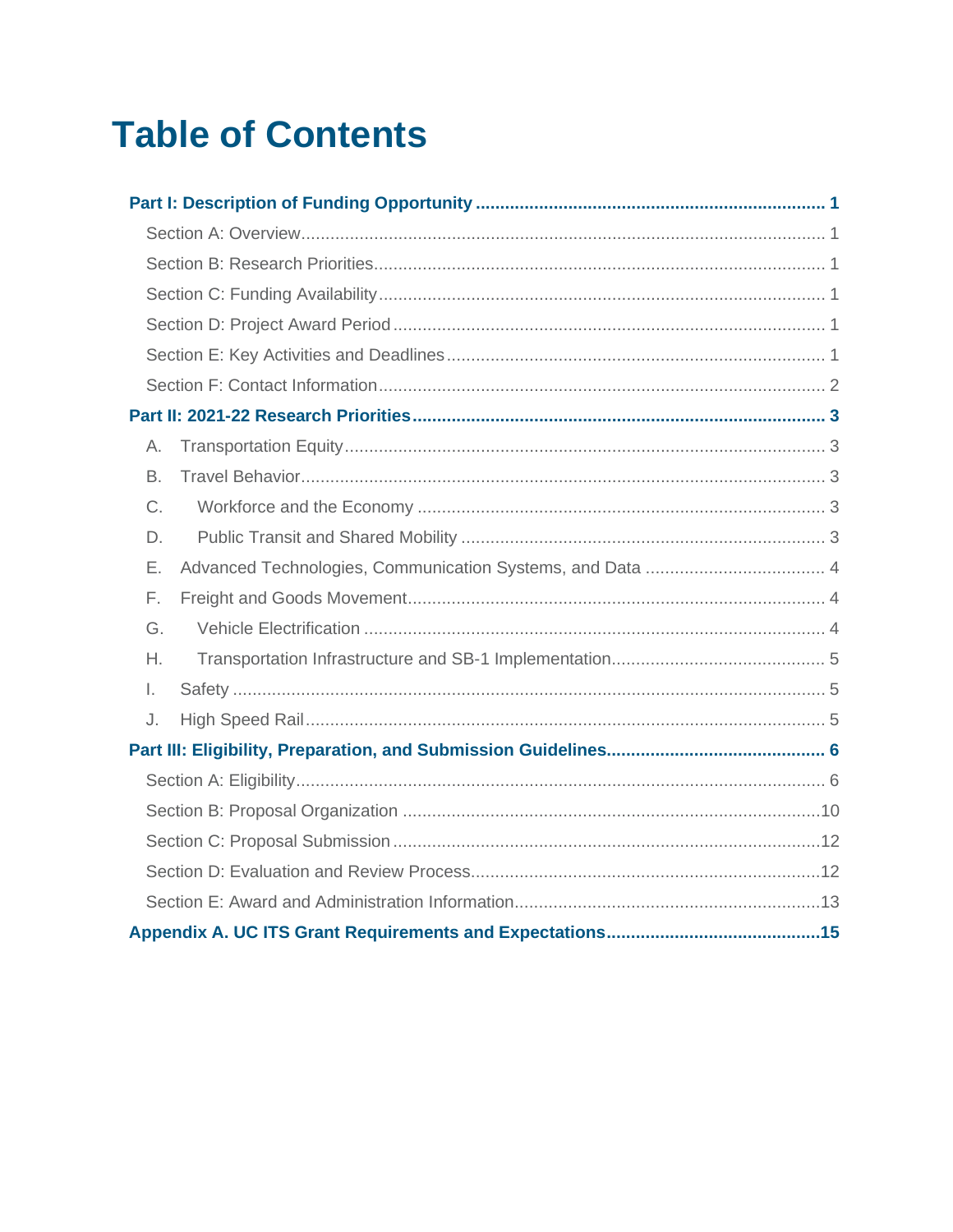# **Part I: Description of Funding Opportunity**

# **Section A: Overview**

The UC Institute of Transportation Studies (ITS) Statewide Transportation Research Program (STRP) is supported by an annual allocation from the State of California through the Road Repair and Accountability Act of 2017 (SB 1) and the Public Transportation Account (PTA) to support research, education, and outreach activities that directly address and inform transportation policy, planning, and engineering issues in California. The STRP responds to priorities identified by the Assembly Transportation Committee, Senate Transportation Committee, the California State Transportation Agency, and the UC ITS Board of Advisors.

# **Section B: Research Priorities**

Eligible applicants are invited to submit research proposals that respond to the priorities listed in *Part II: 2021-22 Research Priorities* of this request for proposals (RFP). All projects funded through this RFP must be conducted in conjunction with at least one public agency stakeholder. More information about public agency stakeholder participation requirements can be found in *Part III: Section B: Proposal Organization*.

# **Section C: Funding Availability**

Approximately \$800,000 will be allocated to projects selected through this RFP. Eligible project types and award ranges for this solicitation are presented in *Part III: Section A: Eligibility*.

# **Section D: Project Award Period**

The period of performance will coincide with the 2021-22 academic year, beginning at the start of the Fall 2021 semester and running through Summer 2022. Projects are expected to run for 12 months, followed by a period for disseminating the research results to relevant stakeholders and decision-makers. Applied research project proposals longer than 12 months are discouraged, but will be considered for periods of performance of up to 24 months. Funding beyond 12 months will be contingent on the availability of funding and performance on the project in the first year.

| RFP Issued            | Wednesday, April 21, 2021     |
|-----------------------|-------------------------------|
| <b>Proposals Due</b>  | Tuesday, May 25, 2021 at 5 pm |
| Notice of Award       | By Tuesday, July 20, 2021     |
| Period of Performance | Fall 2021 through Summer 2022 |

# **Section E: Key Activities and Deadlines**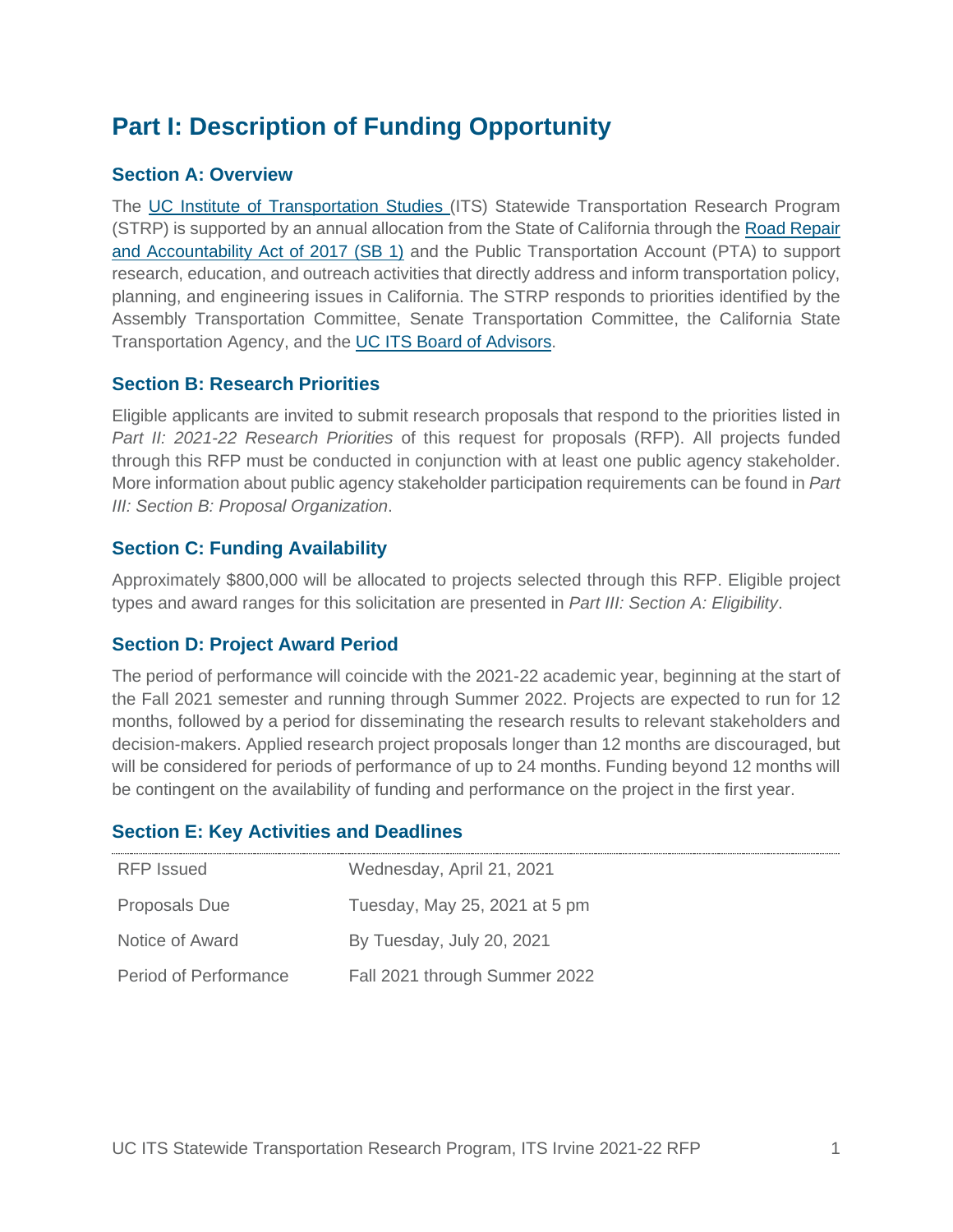# **Section F: Contact Information**

| RFP Website                                                                                                                             | https://its.uci.edu/rfp/strp-2021-22                   |
|-----------------------------------------------------------------------------------------------------------------------------------------|--------------------------------------------------------|
| <b>Proposal Template</b>                                                                                                                | https://its.uci.edu/rfp/strp-2021-22-proposal-template |
| <b>Proposal Submission Form</b>                                                                                                         | https://its.uci.edu/rfp/strp-2021-22-submit            |
| To be added to the mailing list to $\cdot$ crindt@uci.edu<br>receive this annual RFP in<br>future years, and for all other<br>questions |                                                        |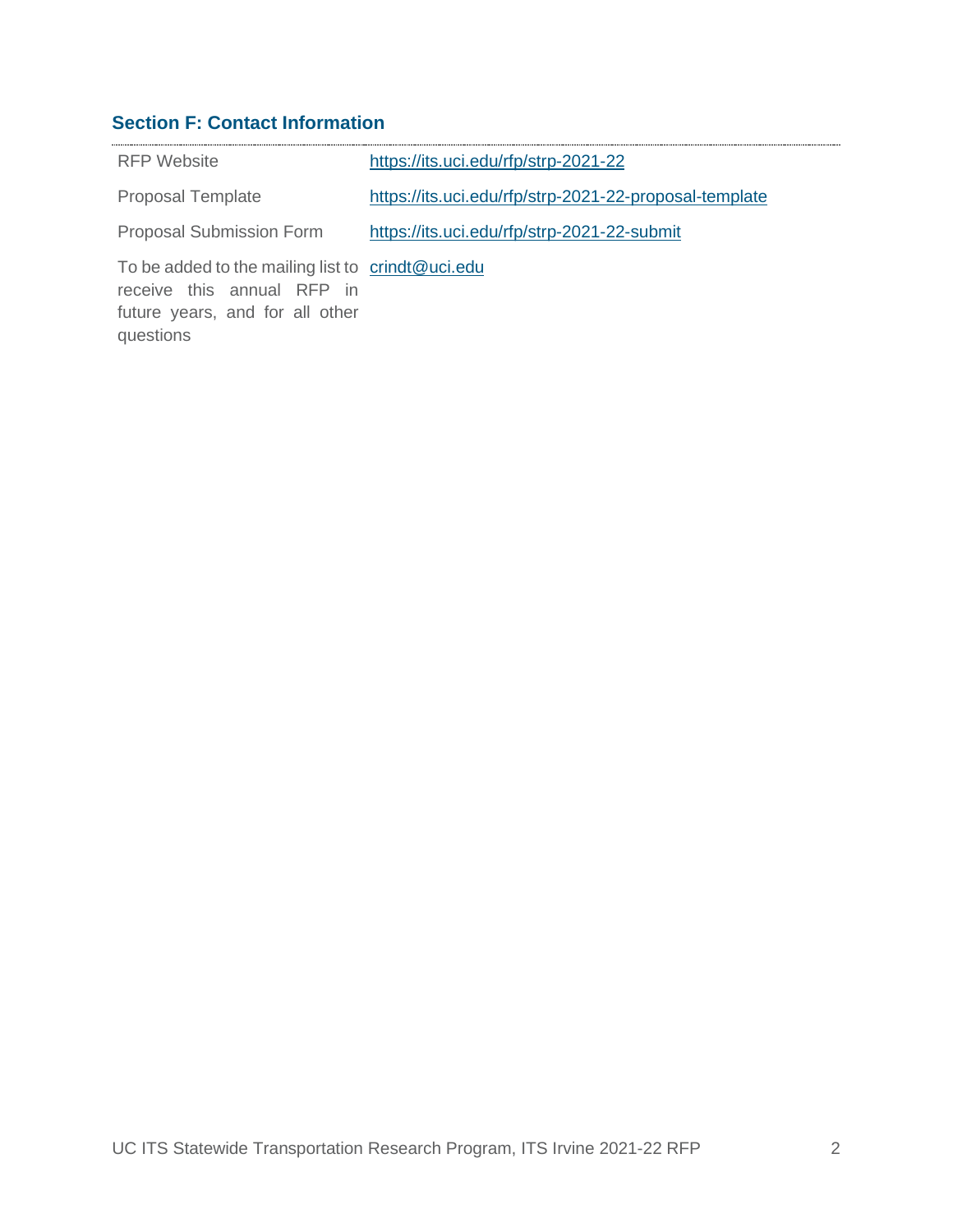# **Part II: 2021-22 Research Priorities**

# **A. Transportation Equity**

- Assess the availability of analytical tools and data that can be used to understand the social justice and race-related impacts of proposed transportation projects, programs, and investments at different geographic scales (i.e., regional, city-level, corridor-level, project-level).
- Examine how low income as well as black and brown populations are represented in public participation processes around transportation decisions, and identify what aspects of those processes work well and/or can be improved.
- Evaluate how transportation investments (including investments in infrastructure, services, programs, and zero-emission vehicles, such as the Clean Cars for All program) affect low income and black and brown communities differently than other users of the transportation system.
- Evaluate how road safety affects low income and black and brown communities differently than other users of the transportation system, and identify how road safety can be improved for those communities.
- Examine the links between transportation and homelessness, including but not limited to ways to better assist unhoused residents in accessing care, services, education, and employment.

# **B. Travel Behavior**

- Evaluate telecommuting trends in California, and the implications on the environment, travel, public finances (e.g., public transit revenues, local tax base), transit operations, land use (e.g., commercial real estate, where people live / work), people (e.g., differential impacts based on gender, single-parent households, etc.), and/or other factors.
- Evaluate the coupling of transportation, land use, and/or fiscal strategies at the regional level to decrease passenger VMT, and consider including an analysis of any legal issues related to implementation.

# **C. Workforce and the Economy**

• Evaluate potential labor impacts and/or workforce training needs related to vehicle electrification (especially for public transit agencies), vehicle automation, artificial intelligence, new business models, and/or other innovations in the freight and logistics sectors as well as personal transportation.

# **D. Public Transit and Shared Mobility**

• Identify potential enduring changes to location and travel as a result of the pandemic, and how public transit systems may need to adapt them to meet mobility needs in urban and suburban areas.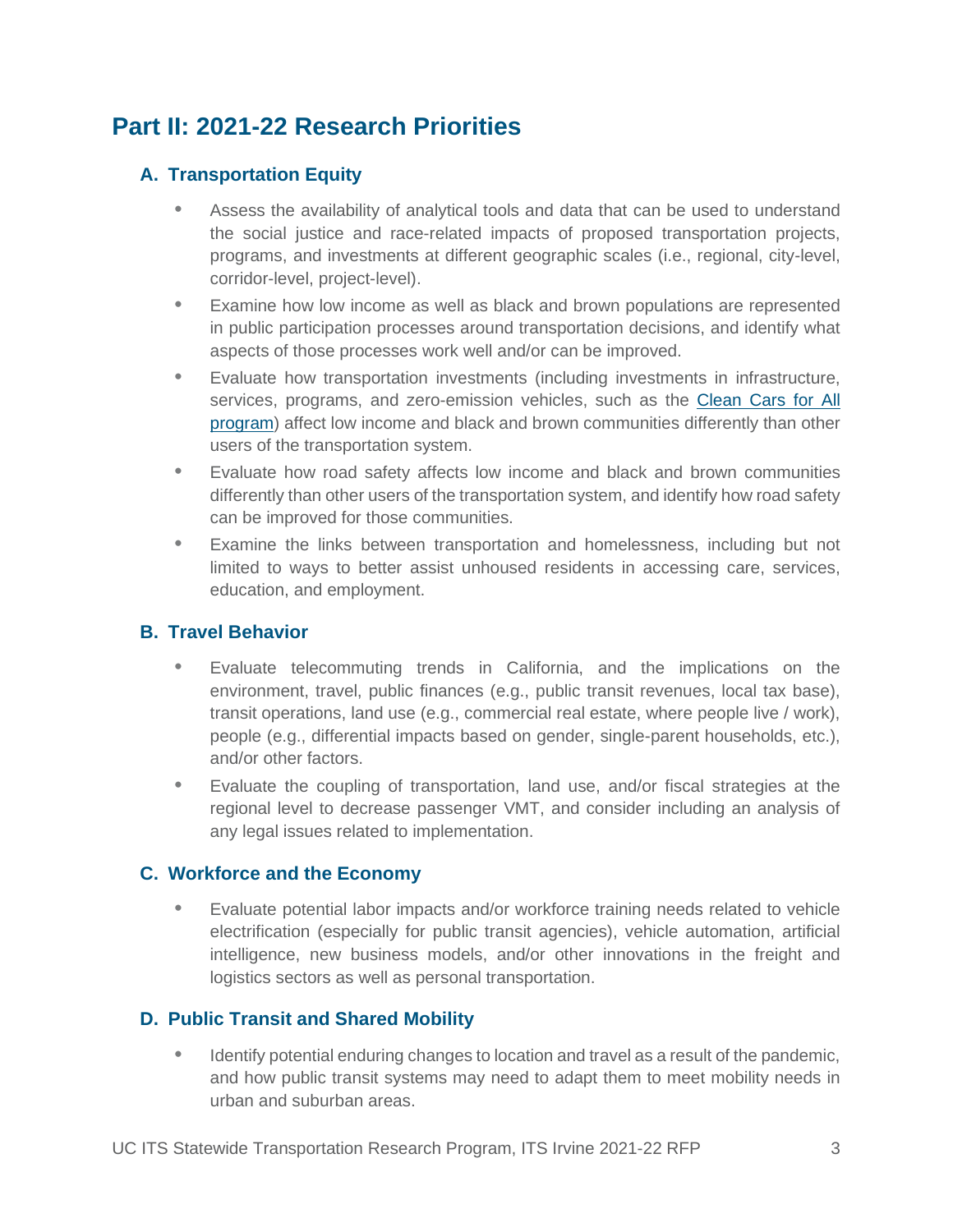- Assess current and future financing options for public transit under a "new normal" that support operations as well as meet zero-emission vehicle adoption targets.
- Assess free and/or reduced transit programs, particularly how these programs may benefit disadvantaged communities, both urban and rural.
- Identify the range of benefits provided by public transit (e.g., environmental benefits, job access, etc.), and recommend how these benefits can be represented as part of performance metrics that go beyond ridership.
- Examine barriers to increasing multi-unit and affordable housing near transit stops and stations, and suggest strategies to overcome them.

# **E. Advanced Technologies, Communication Systems, and Data**

- Evaluate California's current assets and governance structure related to the development and testing of advanced technologies and/or communications systems in transportation. Assets include physical facilities (e.g., test sites, on-road testing sites), personnel, data, and research capabilities, as well as policies to support the development and testing of new technologies. As part of this work, identify gaps and opportunities (including new governance structures) for leveraging investments to spur economic development and innovation, as well as increase collective learning.
- Evaluate the performance of pilot projects that test the application of advanced technologies and/or communications systems in transportation, including how pilot projects can be scaled.
- Develop a framework for two-way timely data sharing between private sector mobility companies and the public sector (including public universities).
- Assess gaps in transportation data and opportunities for filling those gaps with nontraditional data sources (e.g., freight).
- Evaluate innovative opportunities for leveraging robotics and automation, such as for goods movement and mixed autonomy.

# **F. Freight and Goods Movement**

• Analyze infrastructure investments, operational strategies, and/or policy solutions for freight and goods movement that reduce costs and truck travel, while mitigating environmental and health impacts (particularly in disadvantaged communities) in California. This may include, but is not limited to, research examining curb management strategies, location and financing of charging / fueling infrastructure, opportunities to shift freight demand from trucks to other modes, legal, financial, planning, and/or governance challenges, and location of warehouses / distribution centers.

# **G. Vehicle Electrification**

• Evaluate zero-emission vehicle purchase decisions and adoption in the new and used vehicle markets (for both passengers and freight), the effectiveness of different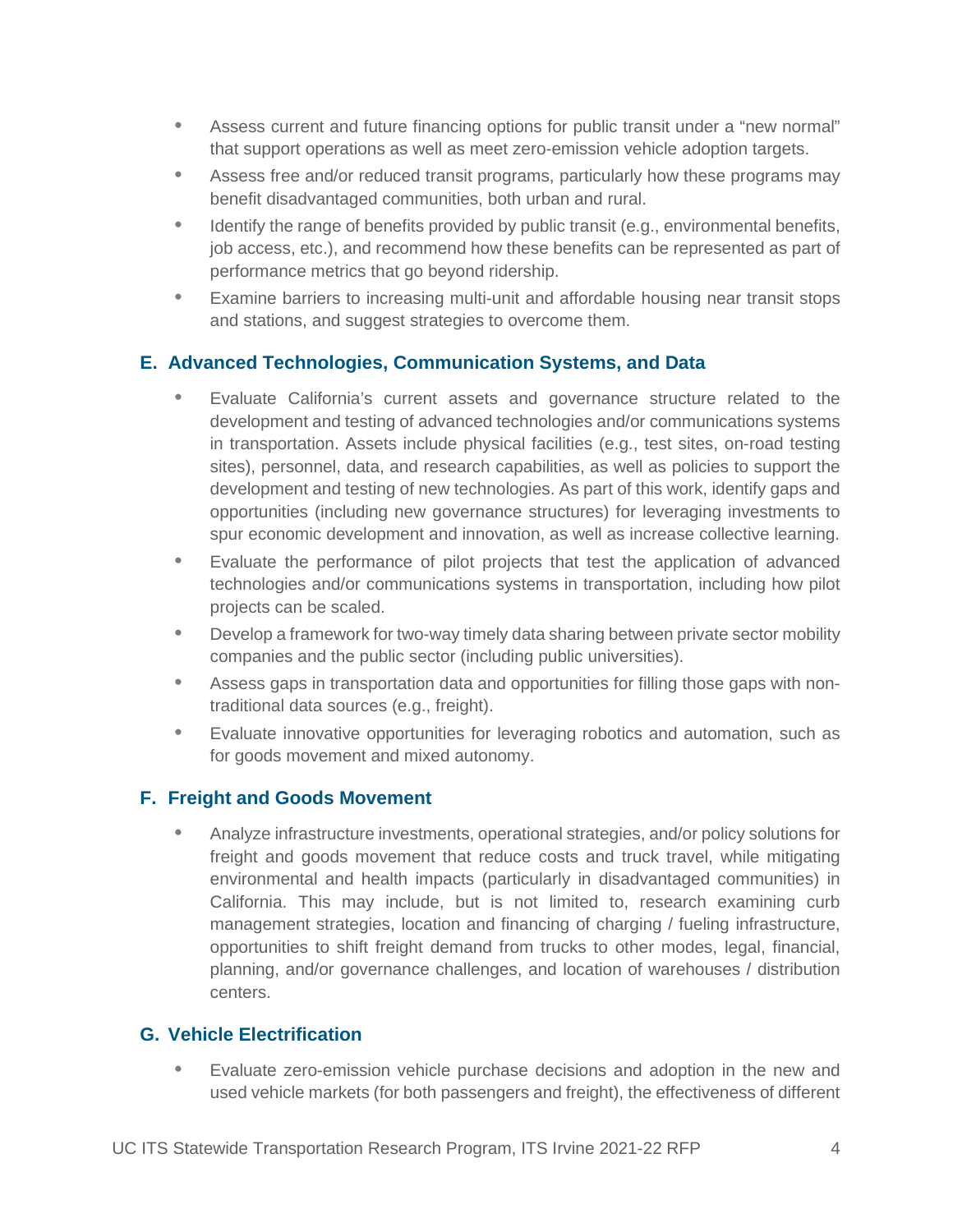purchase incentives (i.e., prices, taxes, fees, subsidies), and/or implications of vehicle-grid interactions.

# **H. Transportation Infrastructure and SB-1 Implementation**

- Evaluate strategies to improve transportation system resilience and evacuations related to natural disasters, such as wildfires, earthquakes, tsunamis.
- Synthesize research on the promise of and challenges to using performance-based measures for allocating transportation funding.
- Synthesize research on transportation performance measurements to guide the tracking and evaluation of performance metrics outlined in the Road Repair and Accountability Act of 2017 (SB 1).
- Conduct research to inform the design, delivery, and/or evaluation of grant programs supported by Senate Bill 1, including the following: California Trade Corridor Enhancement Program; Solutions for Congested Corridors Program; Active Transportation Program; Transit Operations and Capital; Freeway Service Patrol Programs.

# **I. Safety**

- Evaluate the safety effects of adopting the "Idaho Stop" or "Delaware Yield" for cyclists at stop signs in California.
- Assess infrastructure, regulatory, design, and enforcement options to safely integrate micro-mobility (specifically scooters) alongside vehicle use on local streets and roads; based on this evaluation, suggest changes to the State's Vehicle and Streets and Highways codes and/or street design.

# **J. High Speed Rail**

- Evaluate the extent to which high-speed rail in other countries has contributed to the economic diversity and success of smaller economic hubs / regions, as well as accrued benefits to "mega-region" economic growth by being connected to smaller economic hubs / regions.
- Assess options and associated costs that would maximize the utility of existing high-speed rail tracks in the Central Valley, such as, but not limited to: trade-offs for electrifying now or later; and/or how to best integrate with existing rail services in order to provide clean, safe, reliable, affordable, and efficient public rail services to the greatest number of people.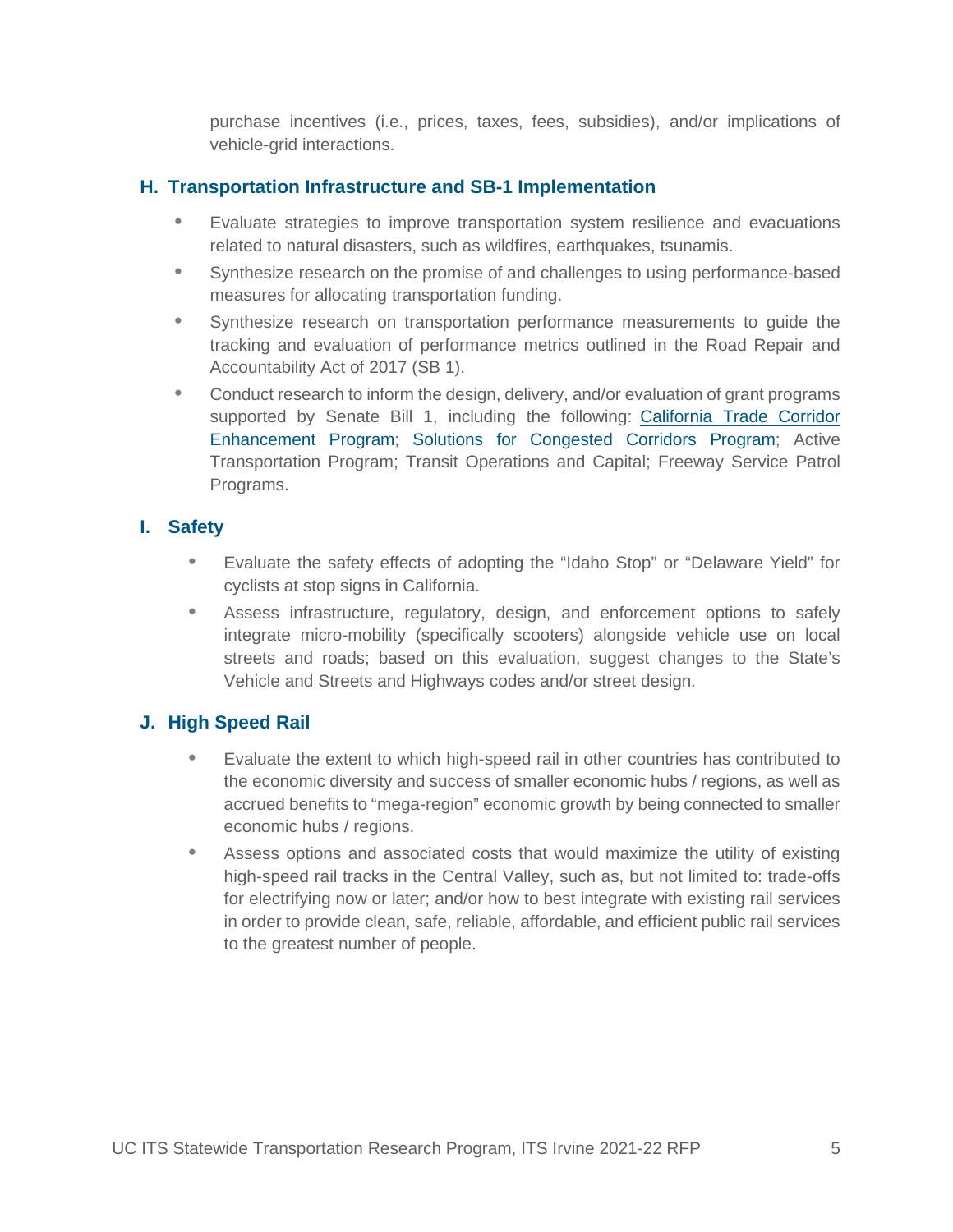# **Part III: Eligibility, Preparation, and Submission Guidelines**

### **Section A: Eligibility**

#### Eligible Applicants

Eligible lead applicants (PIs) for this RFP include full-time ITS-Irvine Faculty Associates who are eligible to serve as Principal Investigators at UC Irvine. Other researchers, graduate students, and undergraduate students can be included in the proposal with salary covered in place of the PI's in part or in whole; however, the PI remains responsible for the project. Researchers from other university systems, the public sector, and/or for-profit private sector are not eligible for funding through this RFP. Exceptions may be approved if special circumstances warranting the exception are fully explained in the proposal. Interdisciplinary research teams are strongly encouraged.

PIs who have outstanding deliverables for previously awarded UC ITS projects are not eligible to apply unless all outstanding deliverables are submitted and approved prior to the proposal deadline for this RFP. Those with projects funded in the 2020-21 UC ITS RFP cycle are eligible to apply; however, all deliverables from the PI's current 2020-21 award must be completed before 2021-22 funds will be disbursed. If you have questions about your eligibility, email Craig Rindt at crindt@uci.edu.

#### Multi-Campus Collaborations

The UC ITS is a Multicampus Research Unit and explicitly encourages multicampus collaborations both within the multi-branch UC ITS (Berkeley, Davis, Irvine, UCLA) and with other UC campuses. For multi-campus collaborative projects, the proposal should outline the work to be completed at each institution, identify the PI at each UC campus, and explain in the scope of work whether each task could or could not be completed without funding from the other campus. Separate budgets should be prepared for each campus. The PI at each campus shall submit the full proposal (i.e., describing the complete project representing the contributions of all partners) and the budget for only his/her/their campus using the process outlined in the RFP for his/her/their campus. Partners from UC campuses outside of the UC ITS must submit the proposal and budget via the process defined in the RFP for non-ITS UC campuses posted at http://www.ucits.org/request-for-proposals/. The decision to fund a multi-campus proposal in its entirety or in part will be made collaboratively by the ITS campuses named in the proposal.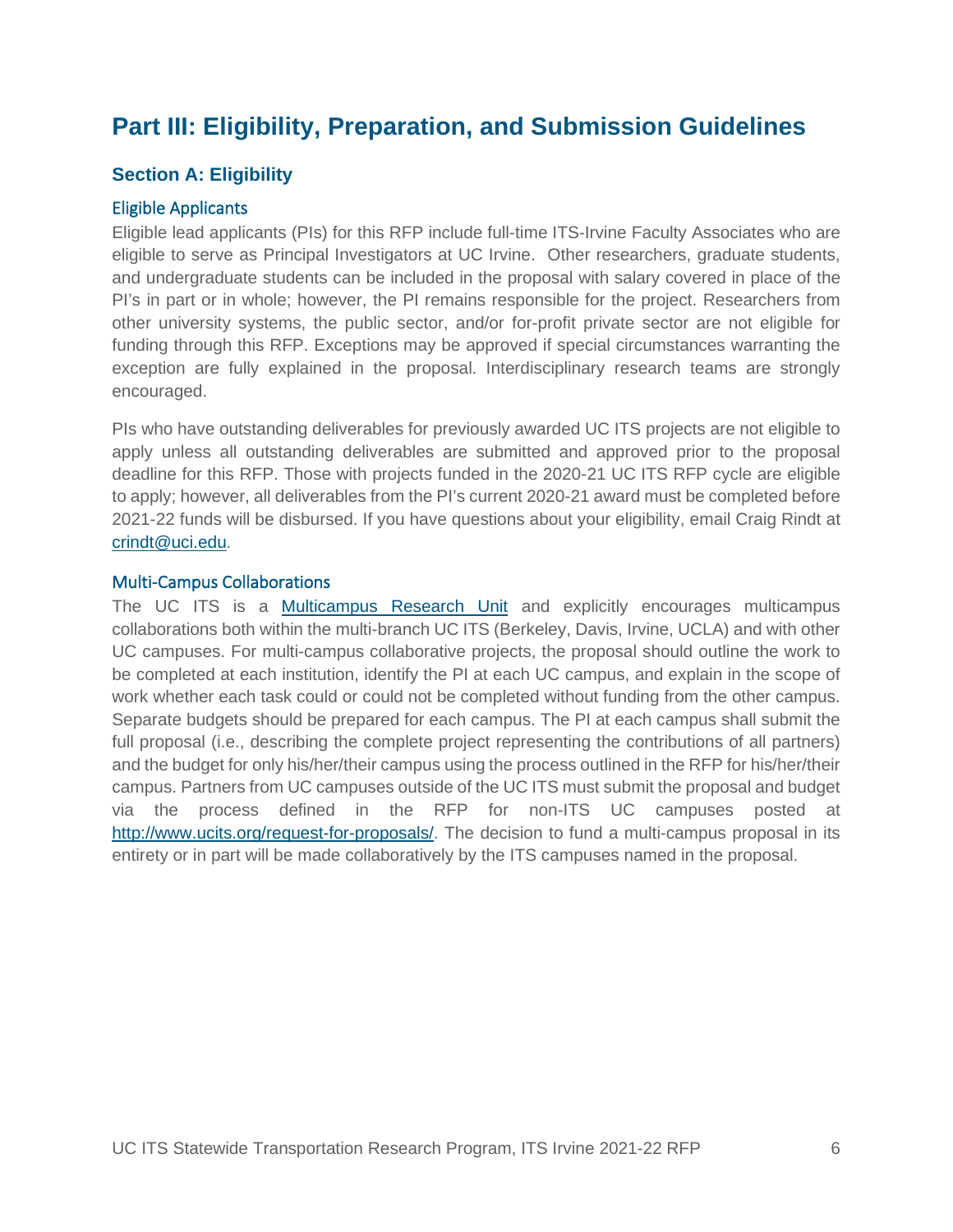# Eligible Projects

Eligible projects must respond to one or more of the research priorities listed in *Part II: 2021-22 Research Priorities*. The following project types will be considered:

| Project Type   Description     |                                                                                                                                                                                                                                                                                                                                                                                                                                                                                                                                 | Maximum<br><b>Award Amount</b> |
|--------------------------------|---------------------------------------------------------------------------------------------------------------------------------------------------------------------------------------------------------------------------------------------------------------------------------------------------------------------------------------------------------------------------------------------------------------------------------------------------------------------------------------------------------------------------------|--------------------------------|
| Research<br>Synthesis          | A research synthesis should synthesize and summarize \$25,000<br>existing research on a given topic and identify research<br>gaps for critical policy and/or practice-related questions.<br>The synthesis should be prepared for an informed but<br>non-technical audience. The proposal should include at<br>meeting<br>with<br>policymakers<br>least<br>and/or<br>one<br>practitioners as part of the development process. When<br>applicable, researchers are encouraged to submit these<br>syntheses to scholarly journals. |                                |
| Project                        | Translational Translational projects support the application or \$50,000<br>extension of completed research. Activities supported<br>by translational projects can include real-world testing,<br>website development, implementation activities, tool<br>development, training programs, workshops, and/or<br>development of practice- or policy-oriented outreach<br>materials (e.g., policy briefs, infographics, blog posts).                                                                                               |                                |
| Applied<br>Research<br>Project | Applied research projects close a knowledge gap on an \$100,000<br>important issue and involve original data acquisition<br>and/or analysis. These projects must be conducted in<br>coordination with a government agency partner.                                                                                                                                                                                                                                                                                              |                                |
|                                | Applied research project proposals longer than 12 Maximum award may<br>months are discouraged, but will be considered for exceed \$100,000 up to<br>periods of performance of up to 24 months. Funding an amount<br>beyond 12 months will be contingent on the availability proportionally larger<br>of funding and performance on the project in the first respective to the<br>year.                                                                                                                                          | proposed project term.         |

PIs may submit multiple proposals in response to this RFP but awards are typically limited to the following unless specific approval is granted:

- No more than two (2) Applied Research Projects per PI per year; and
- No more than three (3) Research Translational Awards or Research Syntheses (or combination thereof) per PI per year.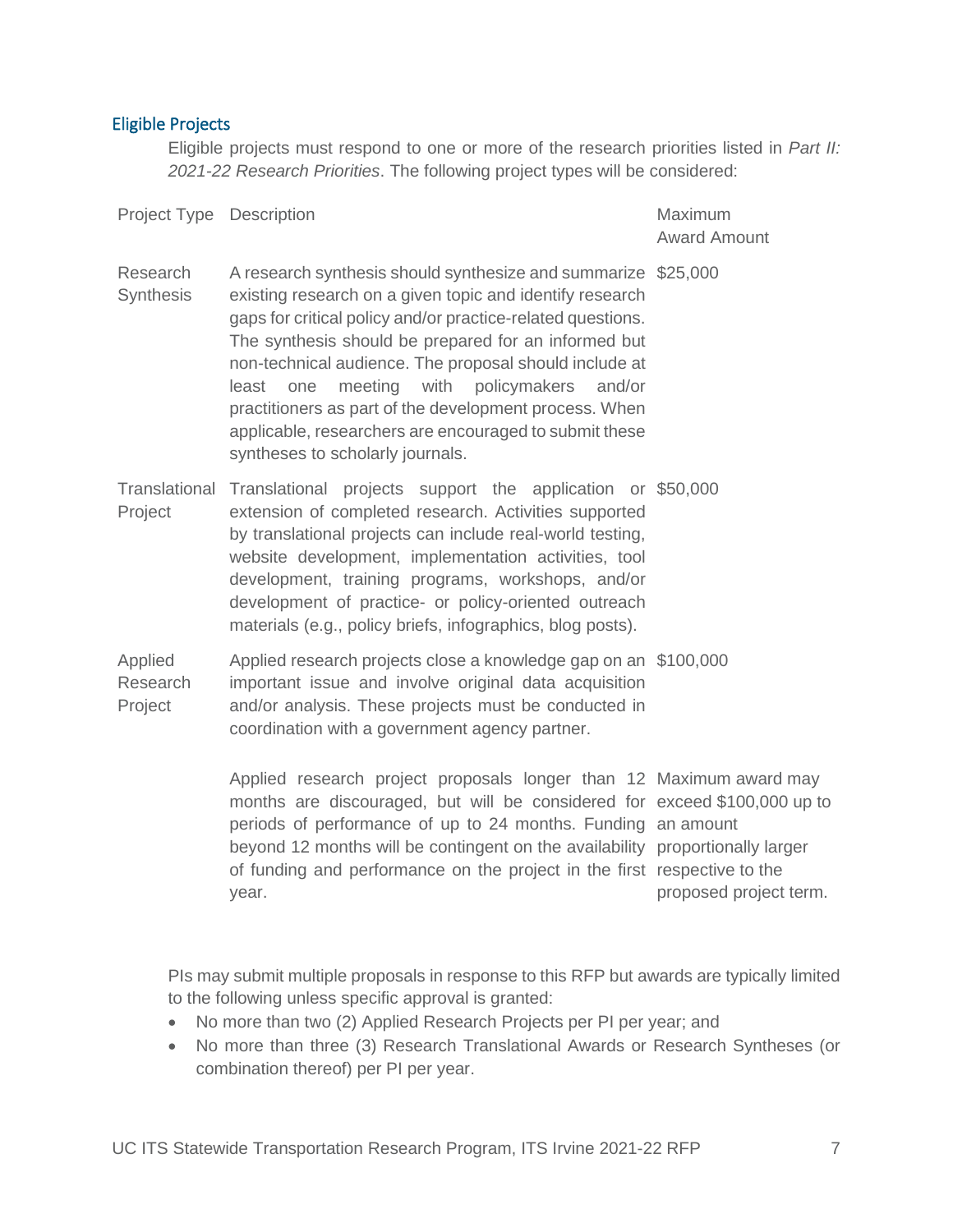#### Eligible Costs and Budget Guidelines

All proposals must include a budget. The budget should be summarized in the budget section of the proposal using the following table as follows. PIs should work with Cam Tran <camt@uci.edu> or Craig Rindt <crindt@uci.edu> to develop their budget. PIs may wish to work with the provided budget template, which generates the table below on the summary tab. (To use the template, either downloads as an XLS, or make a copy edit as a google sheet.)

| Category                        | Total |  |  |
|---------------------------------|-------|--|--|
| <b>Salaries</b>                 |       |  |  |
| Fringe Benefits (incl. tuition) |       |  |  |
| Travel                          |       |  |  |
| <b>Materials and Supplies</b>   |       |  |  |
| Equipment                       |       |  |  |
| Subcontracts                    |       |  |  |
| <b>Other Costs</b>              |       |  |  |
| <b>Total Costs</b>              |       |  |  |

#### Direct and Indirect Costs

The budget should only include direct costs. These costs will vary depending on the project, but include the salaries and fringe benefits of project faculty, staff and students; travel; materials and supplies; consultants, subawards, and other direct costs attributed to the project. There is no indirect cost for projects funded through this solicitation (i.e., Facilities and Administrative (F&A) rate or Indirect Cost Rate (ICR) is 0%).

#### Multi-campus Collaborative Proposals

For multi-campus collaborative proposals, the lead PI at each campus should submit the proposal budget as outlined by the RFP administered at his/her/their campus and the budget should cover the expenses related to activities and staff at his/her/their campus only. Expenses for other campuses should not be included.

#### **Students**

Competitive applied research proposals should include funding for one graduate student researcher (50% time during academic terms for 3 quarters, and preferably 100% for summer). Funding for graduate students is encouraged but not required in research synthesis and translational project proposals. Non-resident tuition is not an allowable expense.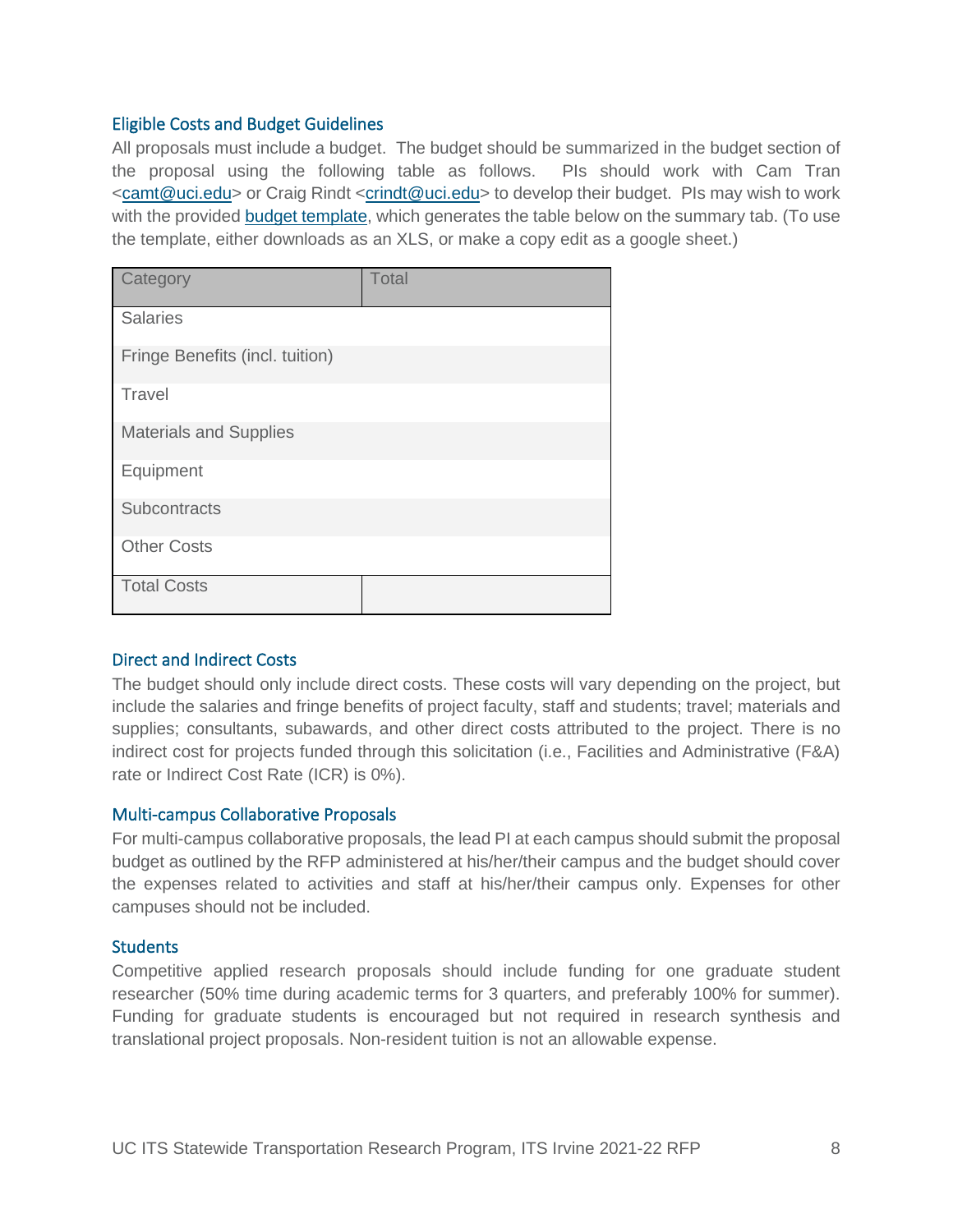#### **Travel**

In-state travel for data collection, performance of the project defined in the scope, and to events and/or meetings to present research results is allowable. Domestic travel outside of California requires pre-approval by the STRP Manager at the PI's campus. International travel is not allowed.

#### Materials, Supplies, and Equipment

A limited amount of material and supply expenses may be included, provided that they are direct expenses related to completing or disseminating the work. Proposers are discouraged from budgeting for computers or equipment.

#### Consultant/Subaward

PIs are generally discouraged from including outside consultants unless they directly support and are necessary for the project. Special consideration may be given to community-based organizations for their role in designing, performing, and/or disseminating place-based research or research of a vulnerable or disadvantaged population. Please direct any questions to Craig Rindt at crindt@uci.edu.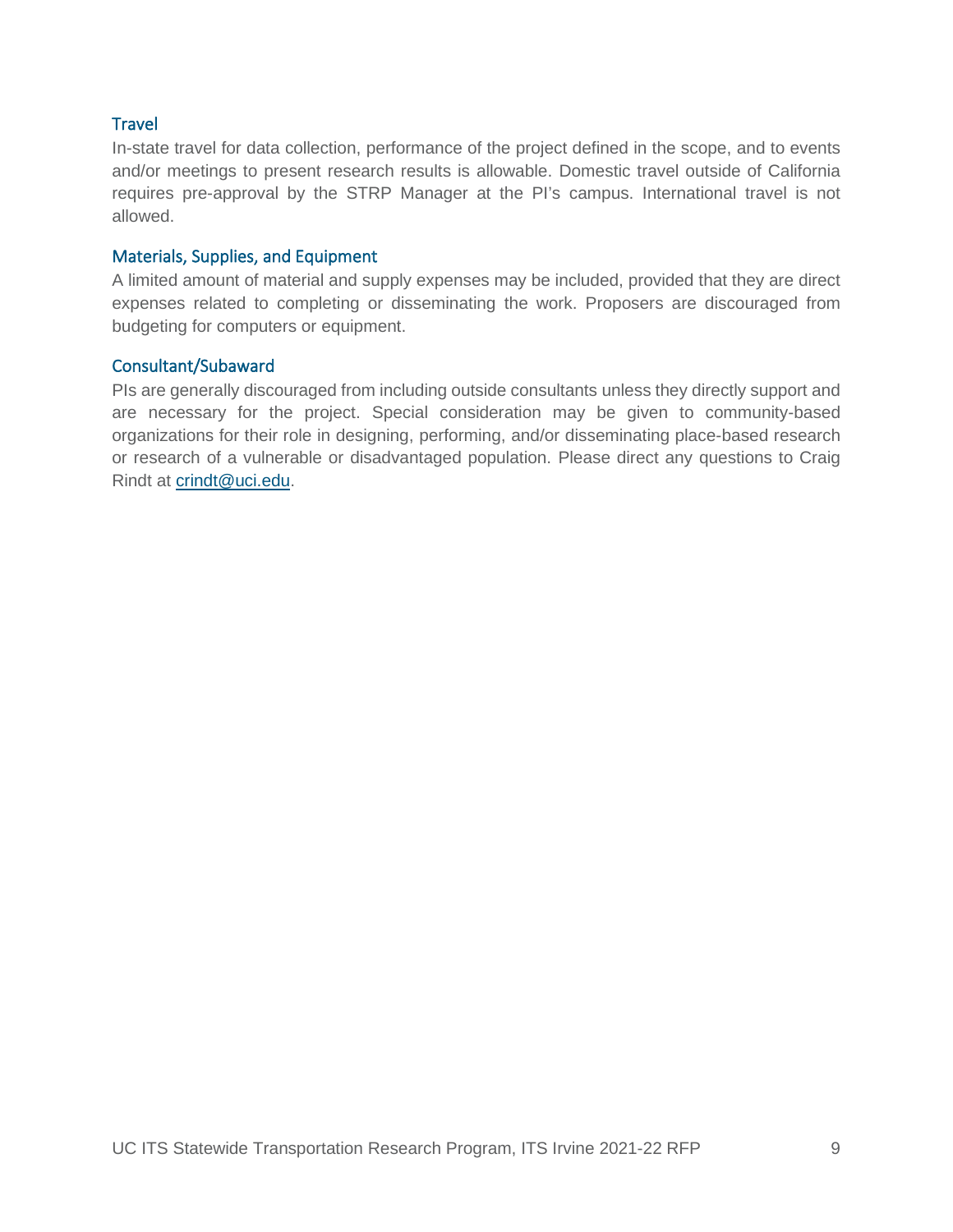# **Section B: Proposal Organization**

The proposal should be prepared using the template provided here: https://its.uci.edu/rfp/strp-2021-22-proposal-template

Below is a description of each required section of the submission package.

#### Cover/Information Pages

Follow the prompts in the template provided. Note that the submission webform will ask you to enter information directly from these first two proposal pages into fields of the submission form. The questions in the webform will appear in the same order as the proposal template provided. No new information will be requested. The expectation is that you will be able to cut-and-paste directly from the Word version your proposal into the submission webform. At the end of the data entry section of the webform, you will be asked to upload your full proposal file in either Word or PDF.

#### Proposal Narrative

- Problem Statement: Discuss the problem and/or challenge you are proposing to address. Name specific state policies and/or goals to provide context. (max 200 words)
- Proposal Summary: Describe how you will address the problem and/or challenge described in the problem statement. Provide a very brief overview of the proposed work plan. (max 300 words)
- Expected Impact: Explain how achieving the goals of the project will help advance transportation policy and/or practice in California. Identify public agencies, communitybased organizations, and/or other external parties involved in your project; and explain how your research will be or could be used by external partners. (max 300 words)
- Equity Considerations: Include a summary statement on the relevance to and impacts of your research on transportation equity. For the purpose of this RFP, transportation equity refers to fairness in access to the opportunities people need to lead quality lives. Transportation equity encompasses the needs of individuals historically marginalized because of their social status, including by race, class, gender, sexual orientation, and ability. Transportation equity seeks to ensure that no group receives a disproportionate share of benefits, shoulders a disproportionate burden of discrimination or negative impacts, faces exclusion from meaningfully participating in decision-making processes, or is discriminated against. Addressing equity is not a requirement of the funding program; however, all researchers are strongly encouraged to consider how their project does or does not address equity and justice. (max 300 words)
- Research Design (this section is only required for applied research proposals): Provide an overview of your research design and methods in sufficient detail so that reviewers can evaluate your approach (max. 1,500 words). In particular:
	- o If the study relies on existing data, describe the data to be used and its sources.
	- o If the study involves original data collection, explain the methods for collecting data, including site selection, sampling, and measurement methods (e.g., observations, surveys).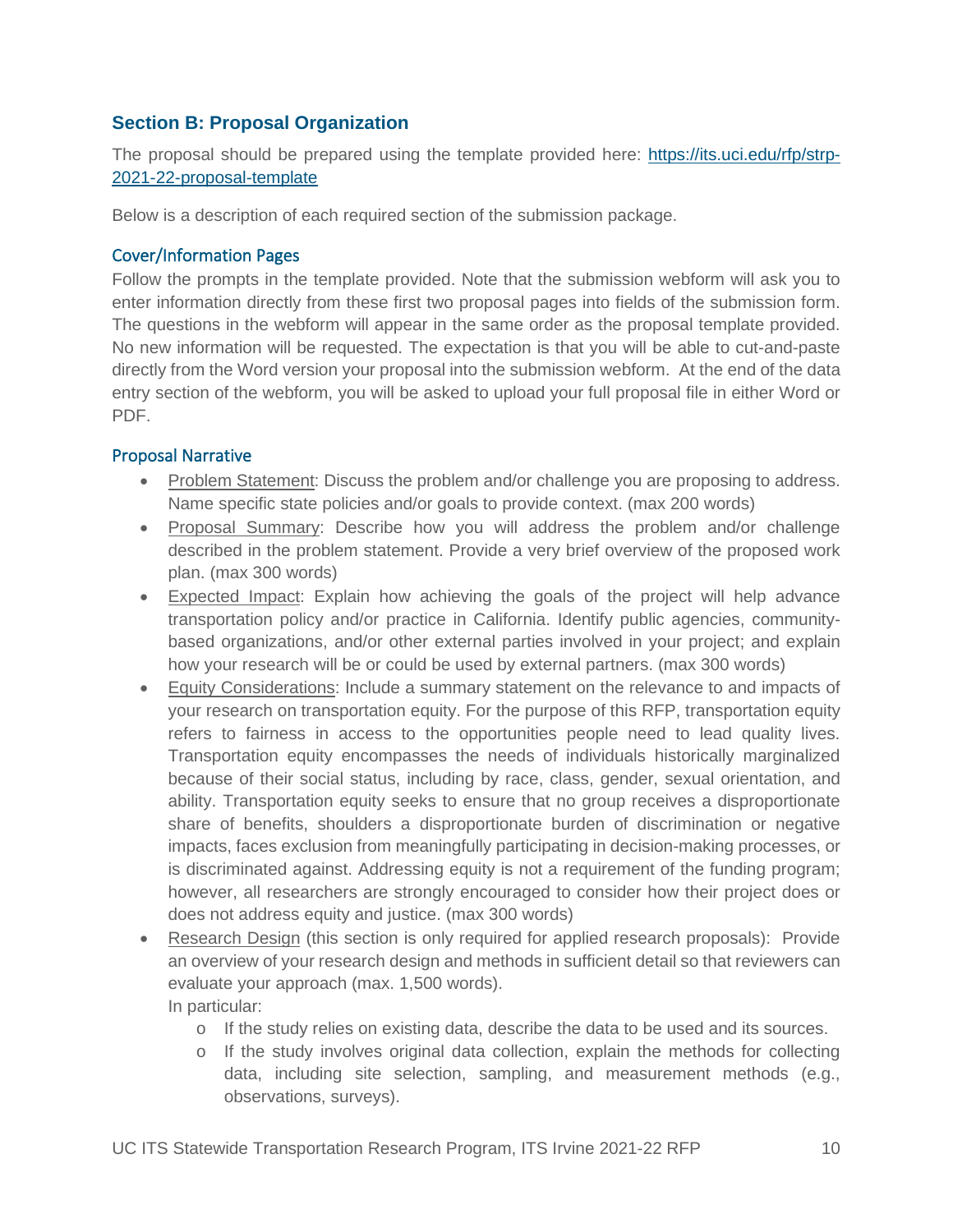- o If the study involves the development of a model, explain the process for developing, as well as validating the model.
- $\circ$  If the study involves the application of a model, explain the nature of the model in terms of inputs and outputs, as well as its internal workings (in easily understandable terms).
- o If the study involves scenario testing, explain the process for defining the scenarios.
- o Proposers are expected to consider changing public health conditions affecting use of human subjects that their Institutional Review Board may put into place during to the project period.
- Products and Deliverables: List and describe all anticipated products and deliverables from the project. A final research report and 2-page policy brief are required for all applied research projects and research synthesis projects. Deliverables for translational projects (as well as applied research and research synthesis projects) can include tools, websites, agendas, presentations, video recordings, outlines, draft literature review, working documents, webinars, and other types of products. Describe any community-focused deliverables if applicable. (max. 500 words)

# Scope of Work

The scope of work identifies the tasks required to complete the work. This section should be 1–2 pages and include a Task Schedule. There is a sample Scope of Work and Task Schedule in the proposal template. For multi-campus collaborative proposals, and those that include effort from any other external partners, provide a clear explanation of which tasks will be completed by which partner, and indicate the degree to which tasks are dependent on each other; please use a table to present this information. All scopes of work must include an engagement task outlining the target audience for the research and how preliminary and/or final results will be shared with and/or communicated to this audience. Be as specific as possible when describing the type (e.g., organize a workshop, present at a policy conference, share preliminary and/or final reports with practitioners) and quantity of engagement activities.

# Budget

- Project Budget: See *Part III: Section A: Eligibility* for more information on eligible project costs. Provide budget in the format given in the proposal template. The budget spreadsheet will be uploaded with the proposal upon submission.
- Budget Justification: The narrative should preemptively address questions that budget reviewers may have about the amount of personnel costs, equipment expenses, subcontracts, travel, etc., and why these are necessary to accomplish the project's objectives.

# Staffing and Collaboration Plan

Not to exceed one page. The plan must include:

• Proposed role of each research participant, including student participants and all external partners who will be receiving funding through the project and/or contributing to the project in a meaningful way (if applicable), as well as budgeted and pro bono time on the project.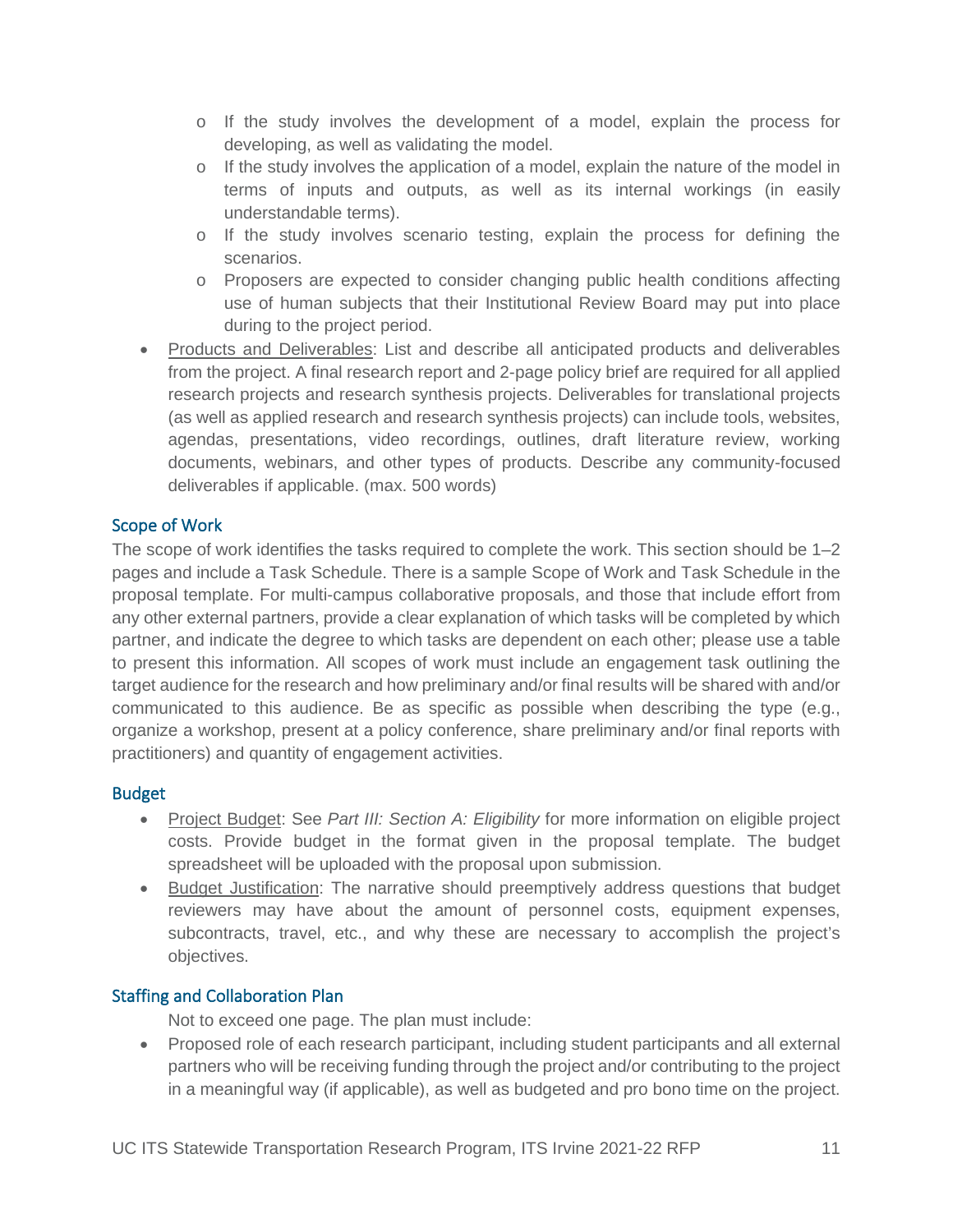• Project-related collaborations with other researchers at UC ITS branch campuses, researchers at other ITS and non-ITS UC campuses (if applicable), and/or other organizations.

#### References (Optional)

Proposals can include a separate bibliography of references cited in the proposal.

#### CV for the PI and Co-PI(s)

Up to 2-pages per person to include the PI and any Co-PIs

#### Letters of Support (if applicable)

A letter of support from a public agency stakeholder outlining the relevance, timeliness, and need of the proposed research; how the research results will be used by the agency; and what role or involvement (if any) the agency will have in the research. Public agency stakeholders may include, but are not limited to local government, regional public entities (Metropolitan Planning Organizations, air quality management districts, public utilities), state agencies, public transit agencies, and others. The only exception to the letter of support requirement is if the PI identifies the California Department of Transportation (Caltrans), the California Energy Commission (CEC), and/or the California Air Resources Board (CARB) as a public agency stakeholder. In lieu of a letter for these three state agencies, the PI must provide the name and contact information for a point person at Caltrans, CEC, and/or CARB that the PI intends to work with.

#### Letter of Participation and/or Commitment (if applicable)

PIs must provide a letter of support from any outside partner that will be providing data, access to private or public facilities, cooperation of private or public entities, and/or commitment of match funding. All proposals that include a community-based organization and/or community leader as an external project partner must provide a statement of participation and/or commitment from the organization and/or leader that describes the organization's and/or leader's prior involvement with the research team and involvement in developing the current proposal.

# **Section C: Proposal Submission**

Proposals responding to this RFP must be submitted via this webform: https://its.uci.edu/rfp/strp-2021-22-submit

The proposal submission may be entered into the webform by any member of the proposal team. The webform submission, including the file uploads of the proposal document and supporting budget spreadsheet, can be revisited and updated up until the final submission deadline on Tuesday, May 25, 2021 at 5 pm.

Please name the file using this convention: *LastNameofPI\_STRP2021\_Proposal.pdf*

#### **Section D: Evaluation and Review Process**

Proposals will be evaluated and scored based on responses to the information requested in this solicitation. The following process and criteria will be used to screen and evaluate projects: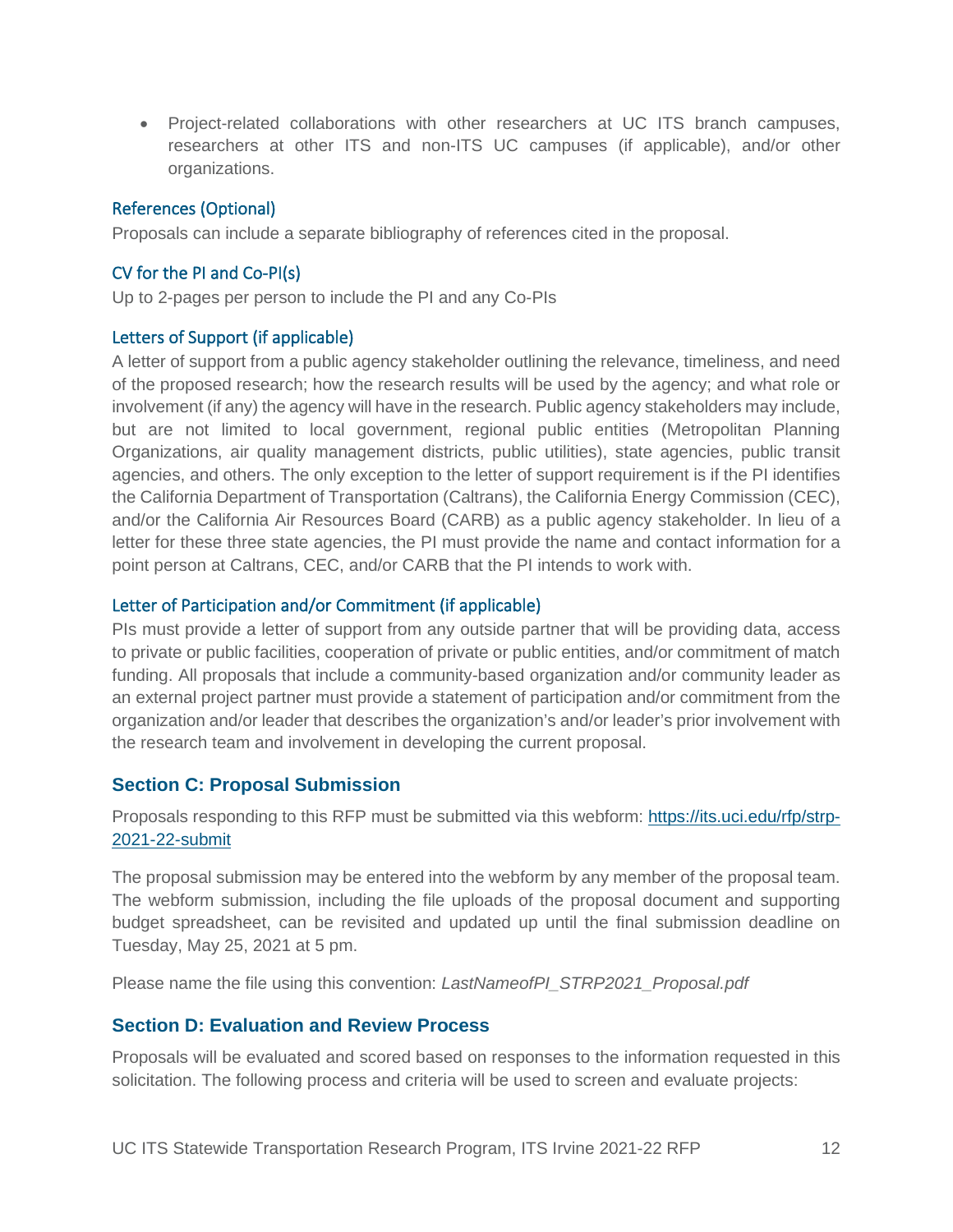#### Step 1. Submission Screening

Proposals will be screened by ITS-Irvine staff for:

- meeting eligibility requirements as defined in Part III: Section A: Eligibility
- completeness and compliance with the requirements detailed in Part III: Section B: Proposal Organization
- an explicit link to one or more of the research priorities listed in Part II: 2021-22 Research **Priorities**
- confirmation that a public agency in California has expressed interest in the proposed work (if applicable)

Proposals that pass the initial screening will be:

- assessed by UC ITS staff for relevance to transportation policy and practice in California
- forwarded to Caltrans, CARB, or CEC (as applicable) for those proposals that name any of those public agencies as stakeholders

#### Step 2. Proposal Review

Proposals will be externally reviewed according to the following criteria:

- Relevance to research priorities
- Level of support from public agency stakeholder and demonstration of how research will inform policy and/or practice, if applicable
- Equity considerations in research design, expected products, and dissemination
- Quality of research design and methodology
- Reasonableness of budget and cost-effectiveness
- Qualifications to perform work
- Level of collaboration, including collaborations across UC ITS and/or with other UC institutions, with outside organizations, and/or interdisciplinary research teams
- Prior performance on projects funded through other ITS solicitations (as applicable)
- Level of student involvement
- Match funding and/or potential for attracting larger grant funding

# **Section E: Award and Administration Information**

#### Award Notice

PIs will be notified by Tuesday, July 20, 2021, whether or not the proposal is selected for funding. Some proposals may be funded at a reduced level, or funding may be contingent on a revision to the proposal.

In accepting an award, the PI agrees to complete the following in a timely manner. Failure to do so may result in the revocation of the award:

- Respond to and/or incorporate reviewer feedback (if applicable),
- Revise and resubmit budget based on review feedback (if applicable)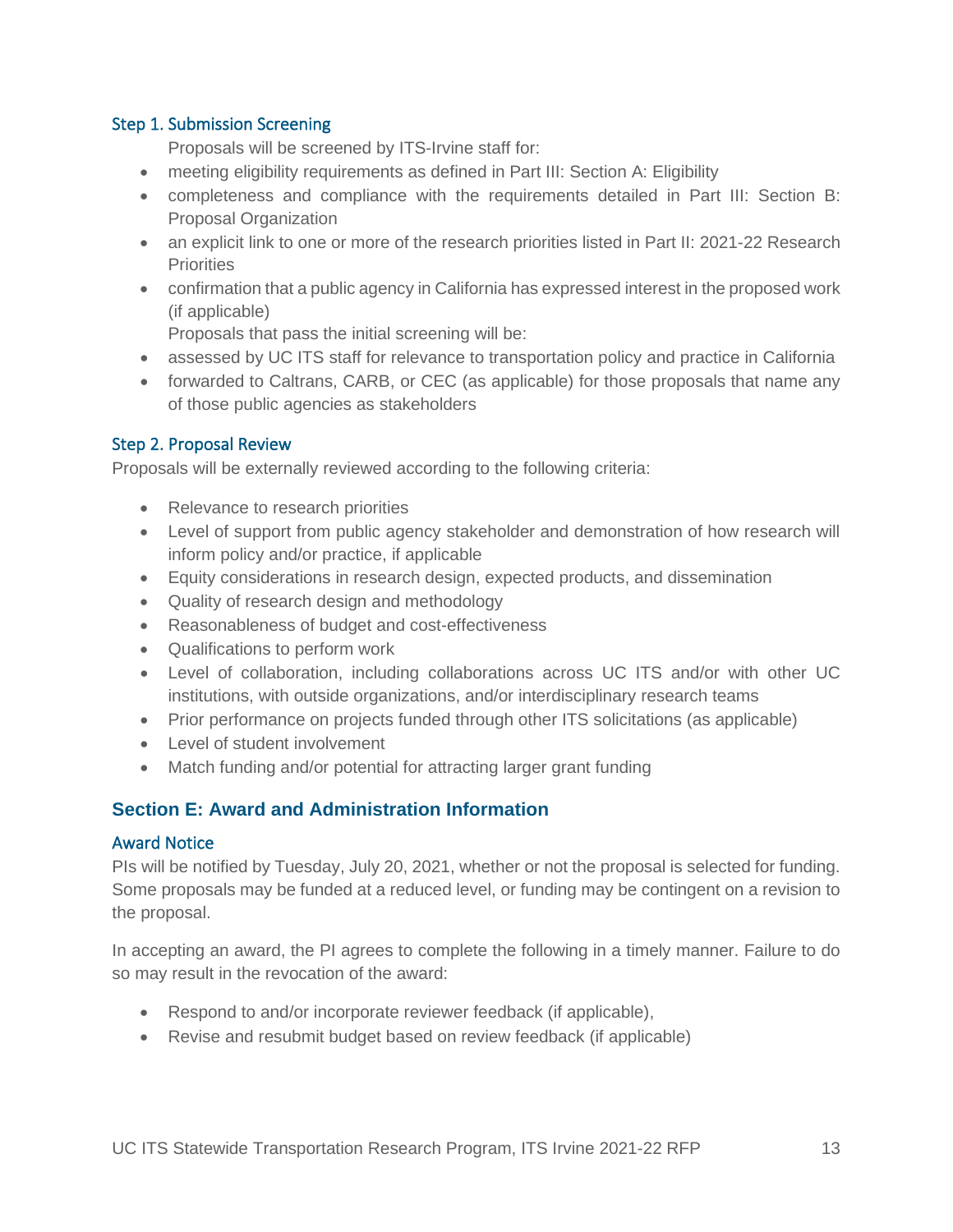#### Award Administration

ITS Irvine will provide a unique account for each awarded project. All expenditures, such as payroll, purchase orders, and reimbursements, will be processed through ITS-Irvine in coordination with Cam Tran <camt@uci.edu> following established university policies and procedures.

#### Grant Agreement Requirements

In accepting a STRP grant award, the PI agrees to the grant requirements and expectations as outlined in *Appendix A: UC ITS Grant Requirements and Expectations*. Failure to meet these requirements will jeopardize the PI's consideration for funding in future years.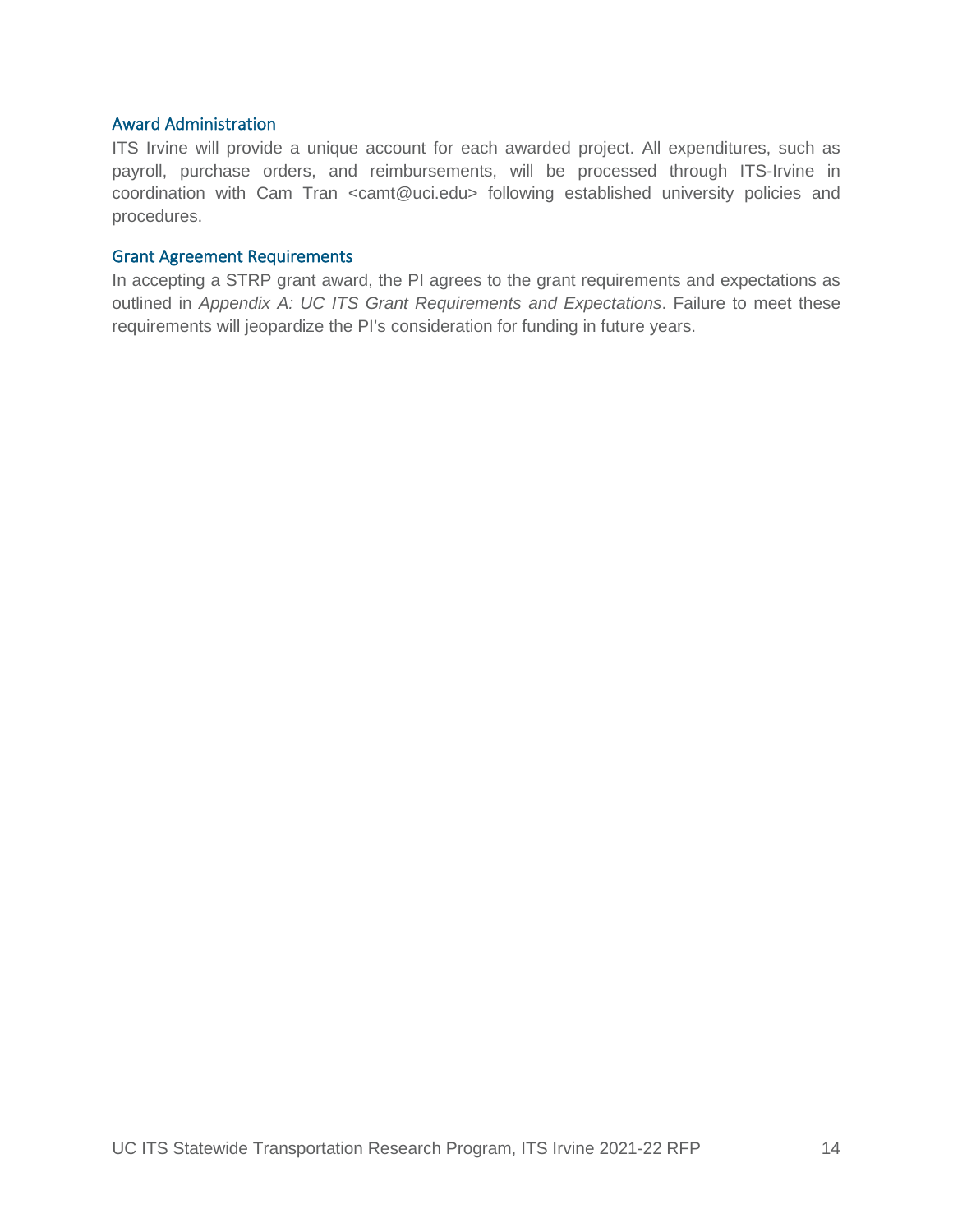# **Appendix A. UC ITS Grant Requirements and Expectations**

When accepting State Transportation Research Program (STRP) funding from the UC ITS, the PI agrees to the following requirements and expectations. Failure to meet terms will negatively impact future award decisions.

The PI acknowledges that his/her/their project must address and inform transportation science, engineering, policy, or planning issues in California and must engage public sector partners. The UC ITS STRP is funded by the State of California through the Public Transportation Account and the Road Repair and Accountability Act of 2017 (Senate Bill 1) with the expressed purpose of supporting research activities that directly address and inform transportation engineering, policy, and/or planning issues in California. PIs shall actively engage policymakers and/or practitioners at all stages of their research and report all engagement activities in their 6-month progress report and at the close-out of their project. The PI agrees to provide at least one presentation sharing his/her/their work with practitioners and policymakers through a UC ITS organized webinar or event, if requested. The PI is encouraged to reach out to the STRP Program Manager at his/her/their campus and/or UC ITS Assistant Director Laura Podolsky for consultation on strengthening the project's connection with policy and/or practice in California.

The PI agrees to acknowledge the support provided by the UC ITS and the State of California in all presentations and publications resulting in whole or in part from the PI's research award. The PI agrees to disclose the support from the UC ITS and State of California in all primary and derivative work products and presentations. The PI shall use the following language for publications when acknowledging the support provided by the UC ITS and the State of California. The language may be augmented for other products (e.g., presentation, website).

This study was made possible through funding received by the University of California Institute of Transportation Studies from the State of California through the Public Transportation Account and the Road Repair and Accountability Act of 2017 (Senate Bill 1). The contents of this report reflect the views of the author(s), who is/are responsible for the facts and the accuracy of the information presented. This document is disseminated under the sponsorship of the State of California in the interest of information exchange and does not necessarily reflect the official views or policies of the State of California.

The PI agrees to disclose other proposed or in-kind research funding for a project substantially similar to the project being supported by the UC ITS. Multiple sponsors are encouraged, but full disclosure is required. A specific agreement for joint funding is required for research that is being funded or proposed for funding in whole or in part by other agencies or organizations. Failure to disclose other proposed or in-kind research funding for a project substantially similar to a UC ITS project is grounds for termination of a UC ITS grant.

*The PI understands that the period of performance for his/her/their grant award is 12 months.* The start and end dates for the PI's grant will be provided by the STRP Program Manager at the PI's campus. The PI agrees to submit all final deliverables and products by the end of the grant period. In the event that the project cannot be completed by the expected end date, a formal request for a no-cost extension must be submitted via email to the STRP Program

UC ITS Statewide Transportation Research Program, ITS Irvine 2021-22 RFP 15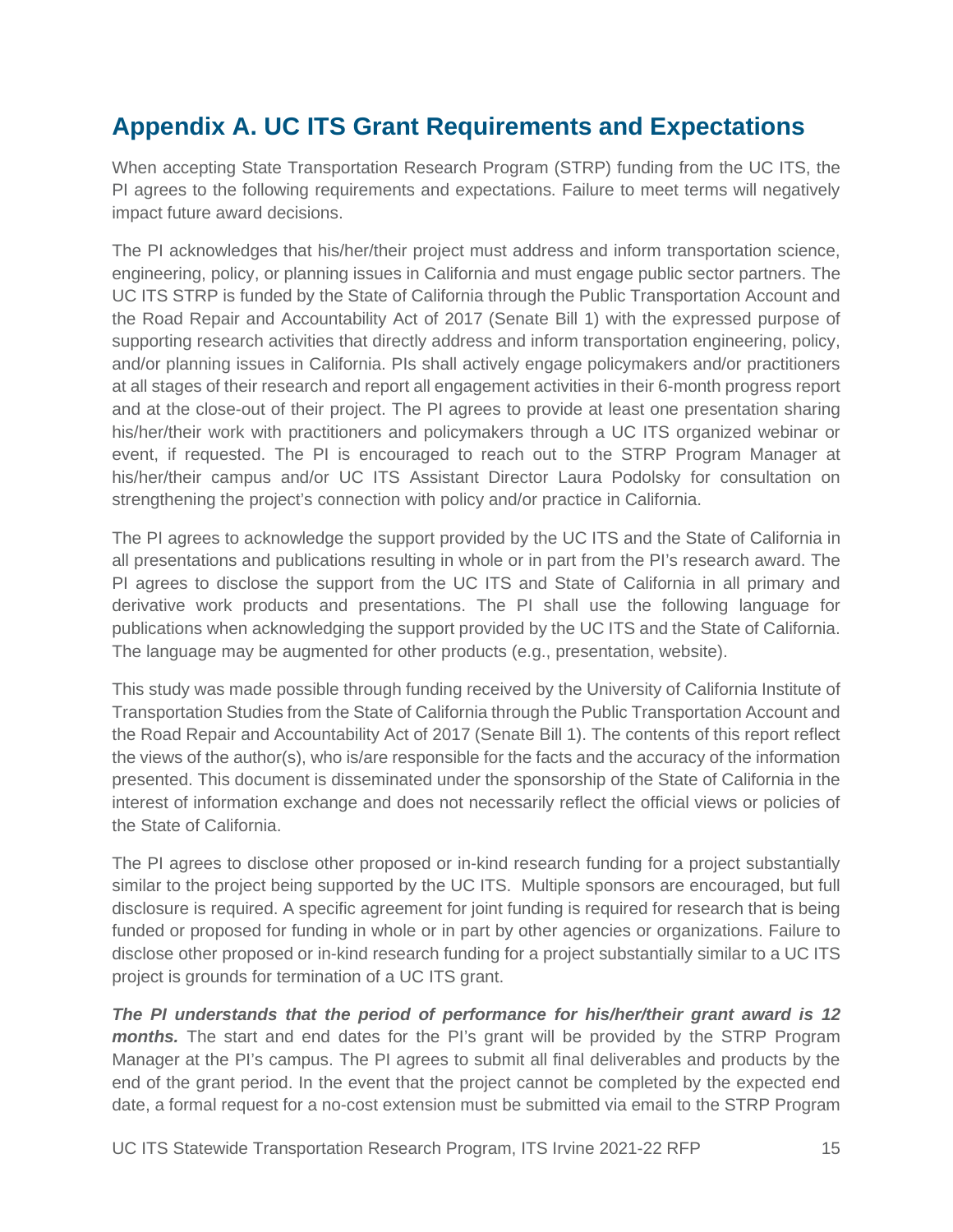Manager at the PI's campus at least one month prior to the grant end date. Failure of the PI to submit final products on schedule will adversely impact future award decisions.

The PI agrees to use the awarded funding in a manner consistent with the submitted budget.

**The PI agrees to submit a 6-month progress report.** For the 6-month progress report, the PI shall submit a high-level summary of accomplishments over the past six months, plans for the next six months, and supplementary information about the research team, engagement with stakeholders, associated publications, and other activities. Progress reports will be submitted online and due when specified by the campus STRP Program Manager.

*The PI agrees to produce a final report and policy brief for his/her/their project.* The report and policy brief will be finalized through an iterative process with the UC ITS or campus ITS staff and the PI. The PI agrees to share the final report and policy brief with his/her/their project's main public agency stakeholder and any other external partners for review and comment prior to submitting the deliverables to the UC ITS. Final reports and policy briefs will be posted on the UC eScholarship repository. Additional details are provided below:

**Research Report:** The PI agrees to deliver a final report as an electronic file before the end of the grant term. The report should be complete, original, organized, and accurate; and the length should be commensurate with the scope and budget. The PI shall use the report template provided. The report will be reviewed by UC ITS staff and possibly external referees if necessary. The PI is required to respond to all questions, edits, and suggestions in a timely manner. Each report will be given a Digital Object Identifier (DOI. The PI may share the eScholarship link with others but shall not post the report PDF in other locations.

#### Download UC ITS report template

**Policy Brief**: The PI agrees to prepare a two-page policy brief targeted to a policymaker and/or practitioner audience. The policy brief should be suitable for an educated but non-technical audience and summarizes the main findings of the research relevant to practice and/or policy. The brief should be submitted as a Word document along with the report and will go through the same review process as described above for reports. The posting and sharing requirements for research reports also apply to policy briefs.

Download the UC ITS policy brief writing guidelines and template.